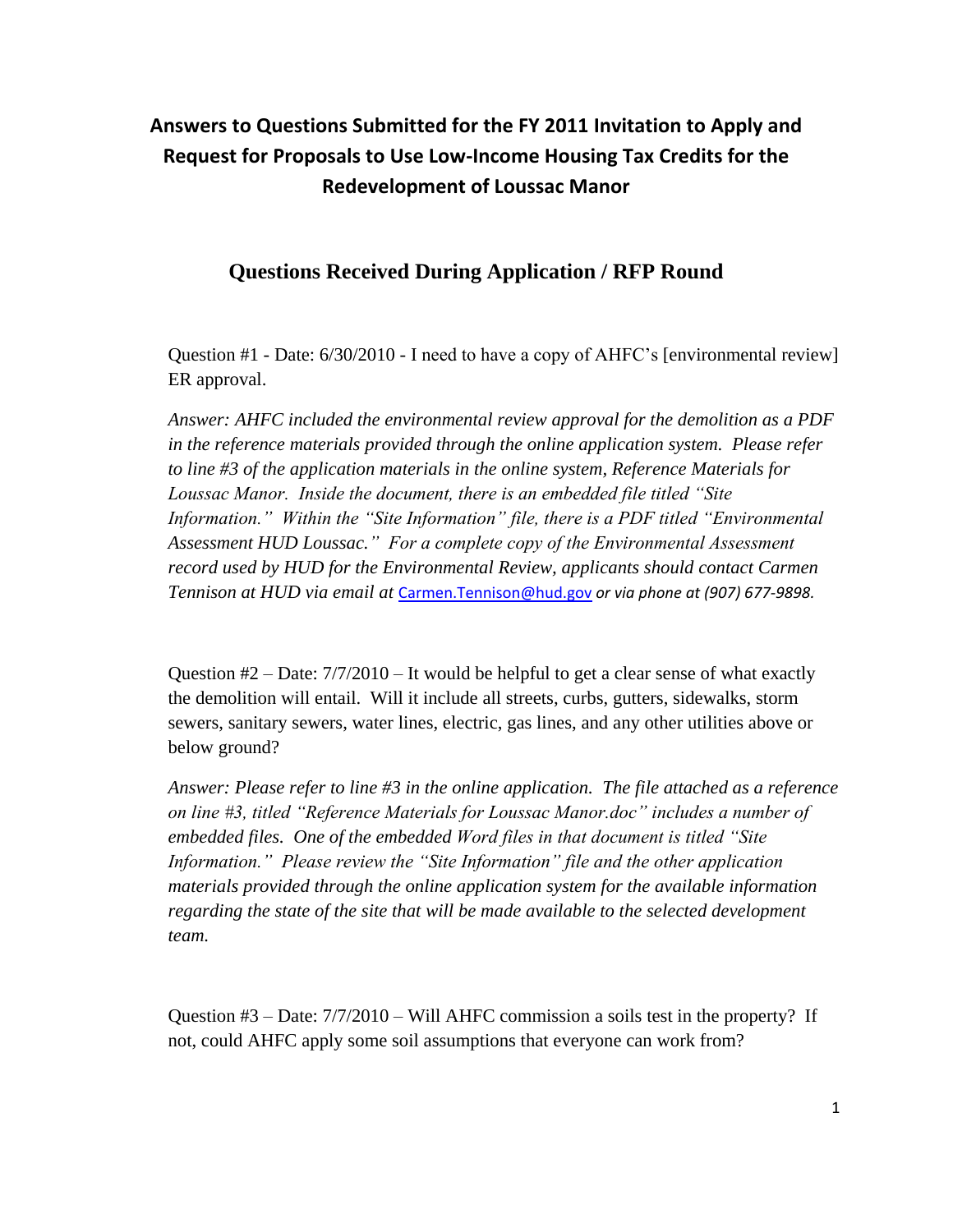*Answer: AHFC is awaiting receipt of soils information from the site. The estimated delivery date for the soils information is early during the week of July 12 through July 16. Once the soils information is delivered to AHFC, we will provide that information through an update to this document. Please note: Soils information provided by AHFC*  will be for information purposes only! Development teams will ultimately bear the *responsibility for assessing and confirming the appropriateness of the site soils for their development proposals.*

Question #4 – Date 7/7/2010 – Does AHFC know whether upon reconstruction the project the Municipality will continue to permit one means of access to Loussac Manor?

*Answer: Please find the following local contact information for staff with the Municipality of Anchorage for requests of this nature:*

| Planning and Platting     | Mr. Francis McLaughlin | Phone: (907) 343-8003         |  |
|---------------------------|------------------------|-------------------------------|--|
|                           |                        |                               |  |
|                           |                        |                               |  |
|                           |                        | Email: $mclaughlinfd@muni.og$ |  |
|                           |                        |                               |  |
| Fire Department           | Mr. Tom Furch          | Phone: (907) 267-4964         |  |
|                           |                        |                               |  |
|                           |                        |                               |  |
|                           |                        | Email: $furchtp@muni.org$     |  |
|                           |                        |                               |  |
| <b>Traffic Department</b> | Ms. Van Le             | Phone: (907) 343-7993         |  |
|                           |                        |                               |  |
|                           |                        |                               |  |
|                           |                        | Email: levt@muni.org          |  |
|                           |                        |                               |  |
|                           |                        |                               |  |

Question #5 – Date 7/8/2010 - …[O]nline documents mention the replat and vacation of Heintzelman Drive. We want to get a more clear understanding if you (AHFC) or the developer will be responsible for this. Can you [please] direct me to where that is mentioned?

*Answer: AHFC will request vacation of Heintzelman Drive; however, AHFC will not record the vacation. The decision to record or discard the vacation that AHFC requests will be left to the selected development team. For additional information, please see the response to question #7 (below).*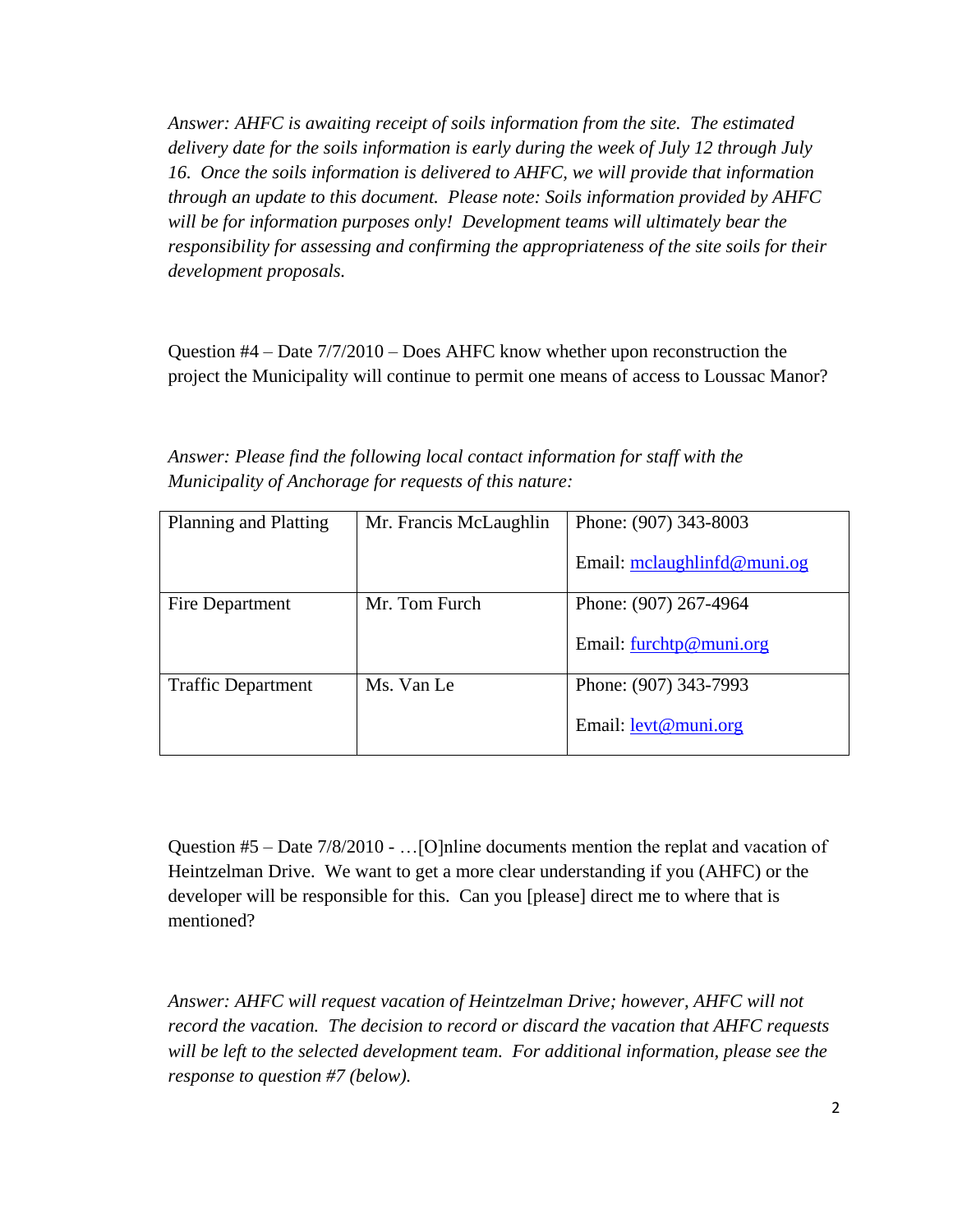Question  $#6 -$ Date  $7/9/2010 -$ We would like to know if we could obtain the 2008 survey in a CAD format

*Answer*: *The 2008 as-built survey is only available in the PDF format as already posted.*

Question  $#7 -$ Date  $7/9/2010 -$  It would ... be helpful to have confirmation that the Muni will vacate Heintzelman Drive. It would also be important to confirm that the vacated street will be conveyed to the property, and not the park.

*Answer: AHFC will hire a local surveying firm to present a preliminary plat to the Municipality of Anchorage (MOA) Planning to vacate Heintzelman Drive and the interior lot lines. The MOA has already indicated that the vacation is a routine matter, since Heintzelman Driving serves only AHFC"s property, and once approved, the vacation can be recorded up to 18 months later. The vacated area of Heintzelman Drive within the existing property corners will revert to the AHFC tract. Please note: An 18" buffer is shown on the survey between Loussac Manor and 20th Avenue that is part of the Chester Creek Park, which will likely remain MOA property where Heintzelman Drive crosses the buffer.*

Question #8 – Date 7/16/2010 - Please elaborate on the content or level of detail that you require or expect for the landscape plan. For example: is a full planting plan / schedule required, or a general conceptual layout that meets the requirements of the municipal code or any other expectations.

*Answer: The applicants are expected to confirm that their landscape plans meet the requirements of the municipal code. The review committee will be presented with a copy of the Landscape Plan provided in the application materials. Applicants may provide the level of detail they regard as most appropriate to help AHFC and the Review Committee evaluate their landscaping plan.* 

Question #9 – Date 7/ 16/2010 - We are assuming that AHFC is going to require that this project be bonded. If that is the case, shouldn't the development teams be required to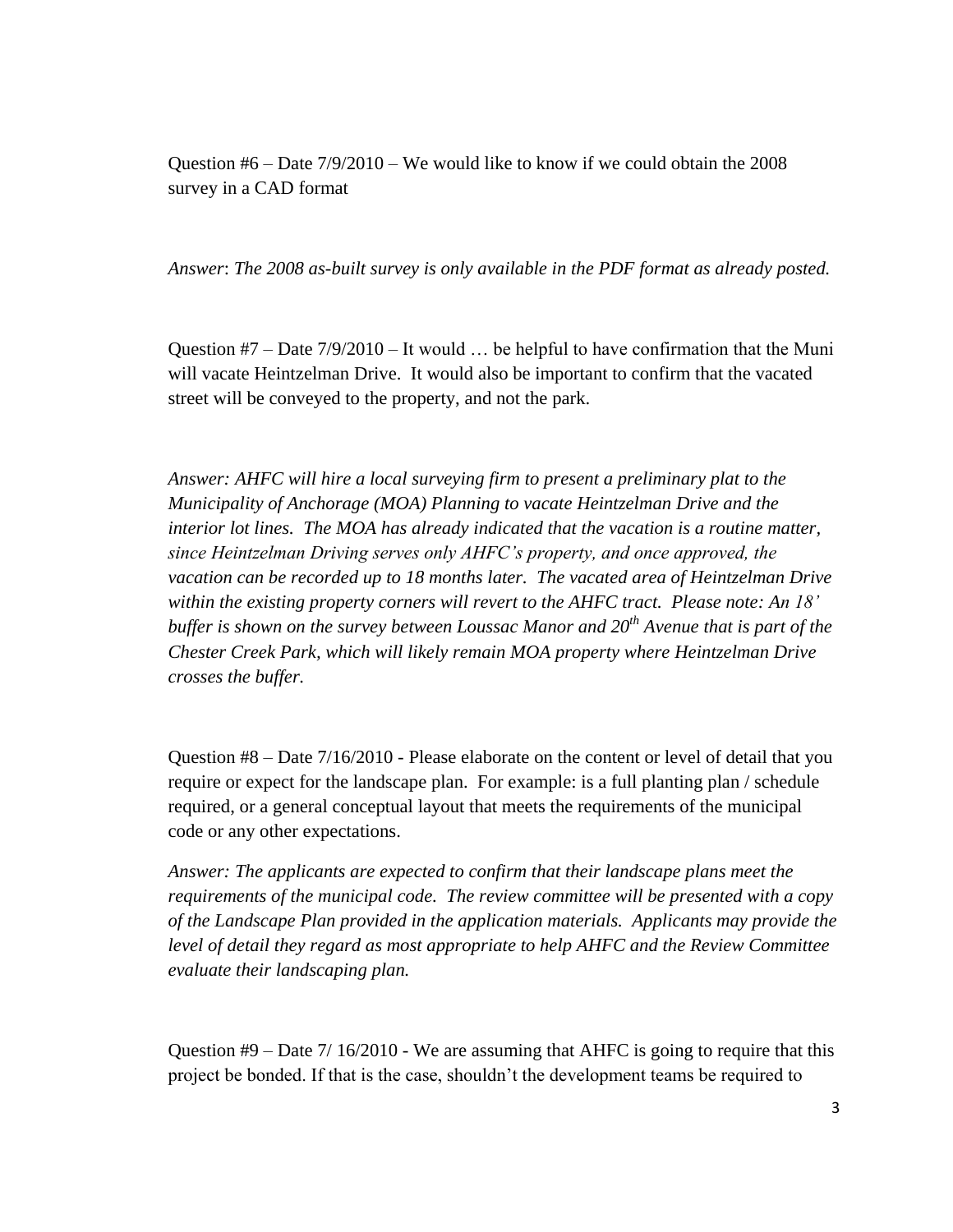demonstrate in the application that their construction general contractors have the bonding capacity for a project of this size?

*Answer:* The applicant will be solely responsible for all guarantees of completion, working capital, operating deficits, tax credit compliance (see Page 8 of the NOFA / RFP), and state law regarding residential endorsements, bonding and licensing. Development teams will further be responsible for ensuring that the development team members satisfy all requirements of investors / lenders participating in their proposal.

Question #10 – Date 7/16/2010 - Section 2 item c gives points for additional disabled units up to 15% of the project. Many projects have a difficult time filling the normal 5% with people with physical disabilities. Can you explain the rationale and/or direct us to the waiting list that specifies the household configuration and shows the need for 15% of the project to be used as fully accessible units?

*Answer: Generally, AHFC"s traditional Rating and Award Criteria for the GOAL Program provides point incentives for projects that equip up to 100% of their units for households that include persons with sensory or mobility impairments. The Rating and Ranking Criteria for this project has been adjusted from the traditional Rating and Award Criteria used in the GOAL program.* 

*The appropriate marketability for the equipped units will be influenced by the structure of the proposed development. AHFC"s Public Housing Division asks applicants for housing assistance whether they need a "wheel chair accessible unit" or a unit equipped with "sight and sound" features. Twenty-two of the current 1,877 Housing Choice Voucher applicants in Anchorage have declared a need. However, the Housing Choice Voucher applicant pool does not represent an exhaustive representation of the need for equipped units.* 

*If the application materials propose a development capable of utilizing the equipped units in a feasible project, applicants will be eligible for points for fully equipping up to 15% of the units in the project. If the applicant"s proposal is not conducive to utilizing the equipped units, or identifies additional equipped units as a threat to feasibility in their development and operational model, applicants have the discretion to not equip additional units beyond the threshold requirements noted in the NOFA / RFP.*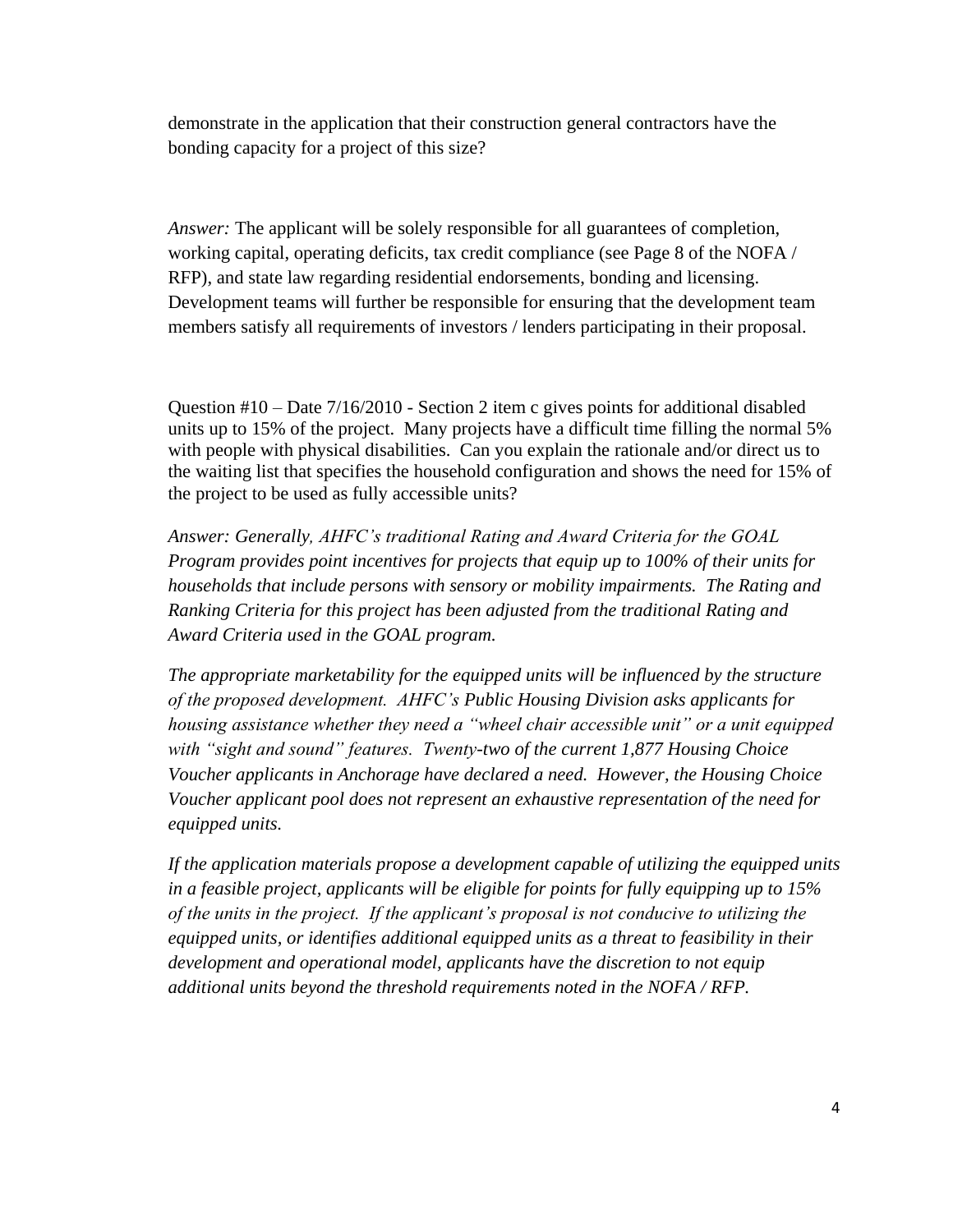Question #11 – Date 7/16/2010 - Can you please post the Survey of the property in CAD format?

*Answer: Please see the answer to Question #6 within this document. AHFC will contact F.R. Bell to see if they are willing to make their drawings available. If F.R. Bell makes these drawings available in CAD, AHFC will provide access to the information electronically to all applicants after they become available for information purposes only.*

Question  $\#12 -$  Date  $7/16/2010 -$  Can you describe what part of the loop road will be left after the demolition of the site improvements, i.e. curb, gutter, sidewalks, parking off of the road?

*Answer: Prior to the selected Development Team"s formal participation in this redevelopment, AHFC will see to it that the Loussac Manor site is cleared of all building structures, foundations, footings, floor slabs, concrete steps, patios, and sidewalks associated with buildings. Planter boxes, mail boxes, ramps, handrails, playground equipment, and concrete sidewalks associated with the playground area will be removed. Heintzelman Drive and all paving, sidewalks, curbs and parking will remain. Please note: The answer to this question remains consistent with the answer to question #7 within this document.*

Question #13 – Date 7/16/2010 - Can you post a list of historical services offered at the property. Please include contact information for current services.

*Answer: There are no "current" services offered at the site. Previously, AHFC operated a computer lab out of the existing community room. The lab was equipped with AHFC computers taken out of rotation from staff usage. Training was provided by an in-house technician. Demand for the class space was consistently high.*

*Also, previously located on the site was a local Camp Fire program. They provided after school hour programs throughout the year. The local contact is Barb Dubovich, Director, and may be reached at (907) 257-8806.*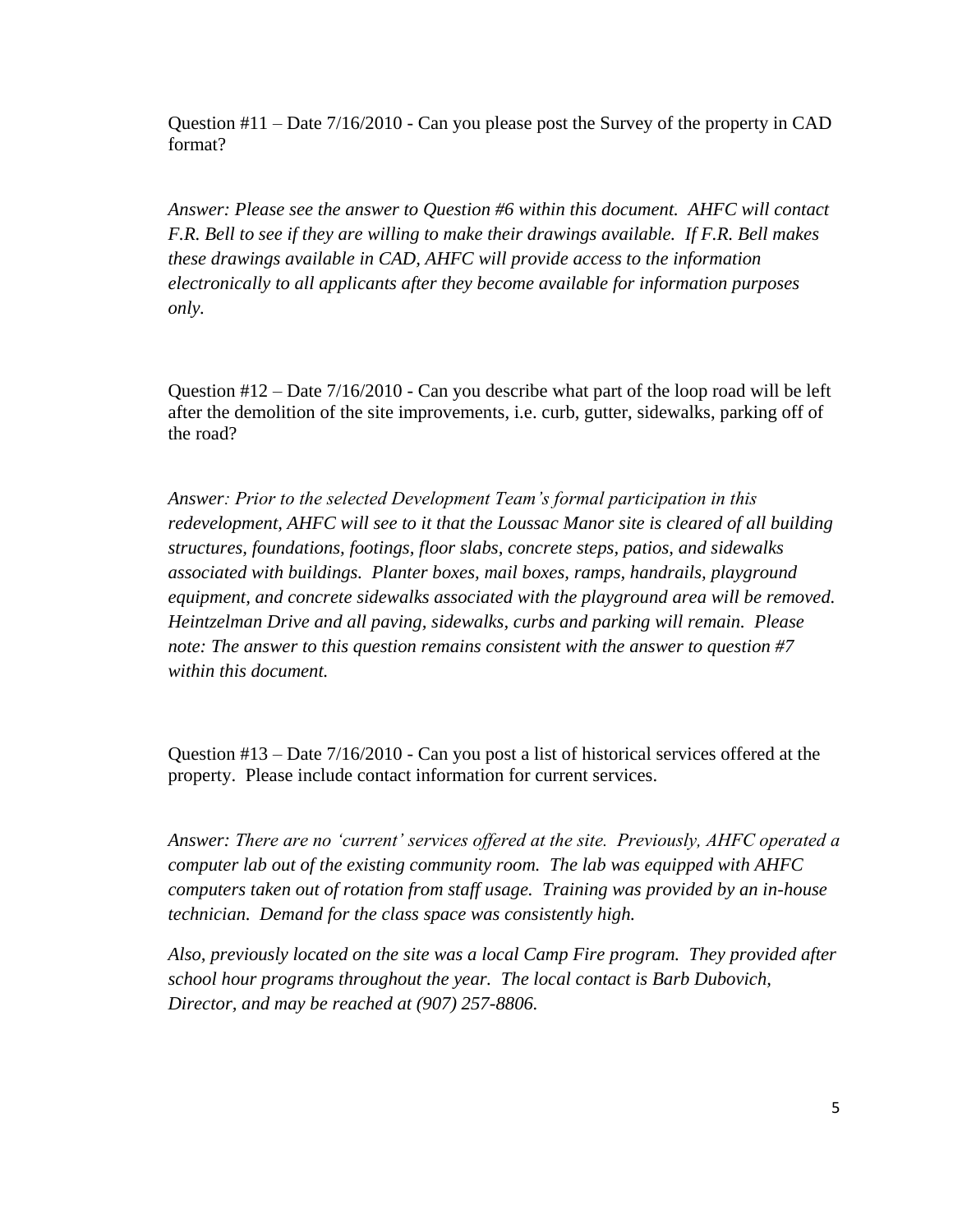Question #14 – Date 7/16/2010 - There is a school/community building on the property, please let us know what is AHFC's intent regarding demolition and replacement of the building? Could you provide the current operator's contact information?

*Answer: Please see the answer to Questions #12 and #13. AHFC intends to demolish all the structures currently located on the site. Replacement of similar community space is at the discretion of the development team. Please refer to question #13 regarding service providers.*

Question #15 – Date  $7/16/2010$  - "Market Study discussion regarding feasibility of 3 & 4 BR "unrestricted" and/or "market rate" units: The market study analyst appears to use both terms interchangeably arguably to describe the same household classification. In context with the Loussac Manor RFP, specifically, with regard to the definitions contained with the RFP for a "market rate" and "Work Force Development Housing" (WFDH) units, would you please provide clarify whether or not a WFDH unit is considered to by AHFC to have the same meaning as an "unrestricted" or "market rate" unit used within the market study?"

*Answer: Workforce housing is defined in the NOFA / RFP, not in the market assessment. Please refer to the scope of the market assessment, included within the market assessment file, for terms and definitions applicable to the market assessment. The market assessment evaluated income ranges necessary to facilitate their analysis.* 

Question #16 – Date 7/16/2010 - The market study recommends that any "market rate" units consist of  $1 \& 2$  bedroom unit. Additionally, it indicates that there is "no evidence" of new market rate  $3 \& 4$  bedroom units", and that "they are not feasible from a market perspective", and that "the rents required to support new construction are above the ownership threshold for  $3 \& 4$  bedroom units". The market study goes on to suggest that the "demand for market rate  $3 \& 4$  bedroom units is met by rental codos and small income properties scattered throughout the Anchorage Bowl", and that "in summary, this unit type (3 and 4-bedroom unrestricted units) is not well suited for a large project".

In context with the above market study assessor comments, does AHFC consider a WFDH unit an "unrestricted" or "market rate" unit? More specifically, is it AHFC's opinion for purposes of the RFP that  $3 \& 4$  bedroom units restricted as WFDH units do not have market demand? We would argue that there is demand for such WFDH unit types and it is an unreasonable assumption to suggest that the household demographics (and resulting housing needs) are different for a household that is simply \$0.01 over the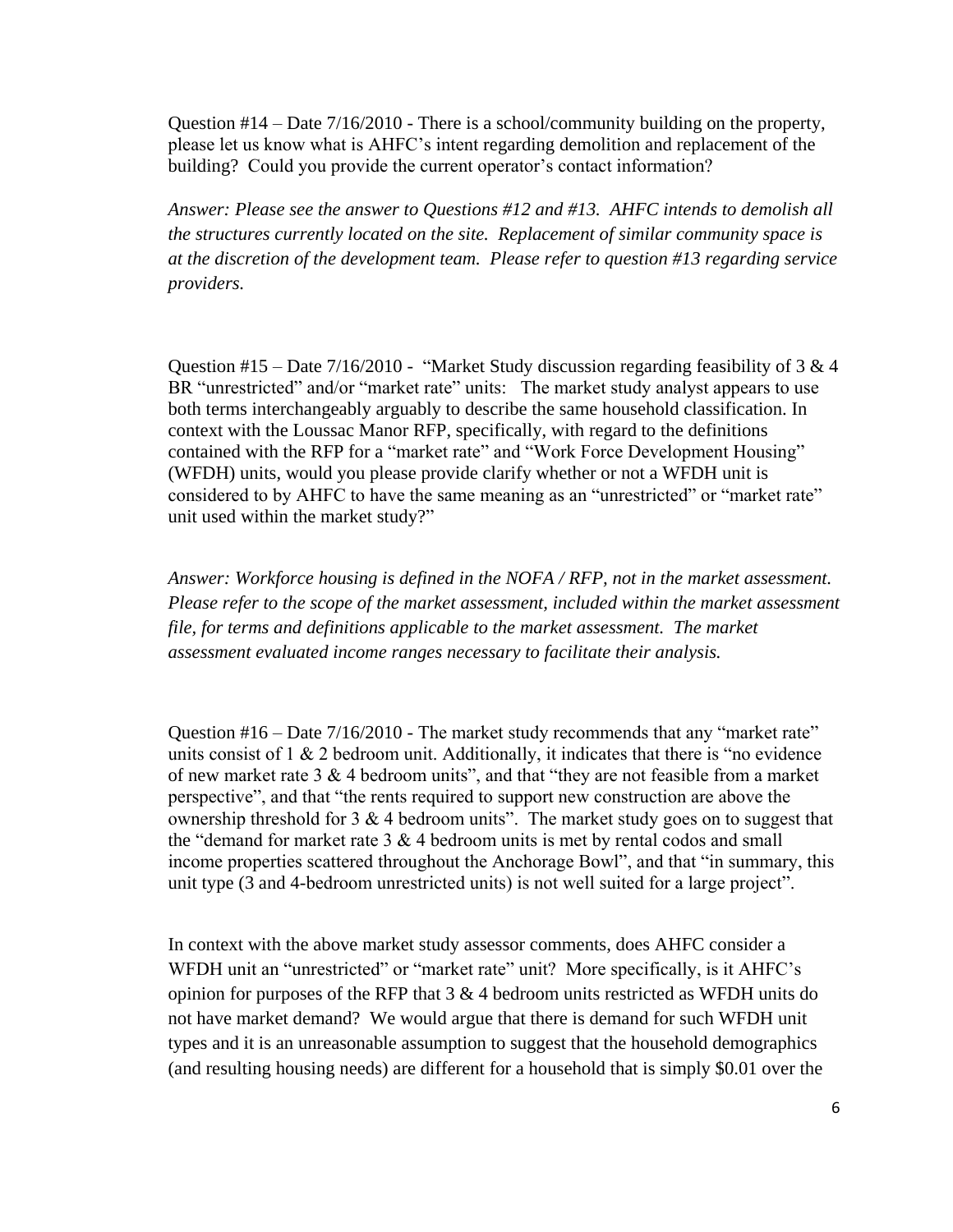60% AMI (LIHTC) income limit, or arguably, even up to 100% or more of AMI. Please note that this question is different than the issue raised by the assessor in terms of financial feasibility of building 3 and 4 bedroom units at current "market rates". We would not argue that such larger units may need to have a form of development subsidy beyond the debt carrying capability of that unit based on current "market" rents. Yet, there is nothing in the RFP that would suggest that the \$10M in corporate receipts, project debt, or other sources brought by the developer/applicant can not be used to effectively develop all unit types in the project proposal.

*Answer: Please note: AHFC did not author the market assessment. AHFC engaged a third party market analyst, under contract with AHFC, to provide the analysis reported in the market assessment. In the NOFA / RFP, workforce housing units can be rented no higher than FMR. In the NOFA / RFP, market rate units can be rented without income or rent limits.* 

*The market assessment was provided for information purposes to development teams involved in the application process. A separate market study update will be commissioned for each proposal. If applicants disagree with the applicability of general market assessment findings to their particular proposal, applicants will have the opportunity to present their specific proposal to a market analyst for a market study update to their specific proposal.* 

*The market study update will address the question of whether or not it is feasible to expect the target population to rent units at the proposed project for the rent levels proposed by the applicant. In order to analyze that question, the market analyst will have information from the market assessment, and information provided from the applicant regarding the rental product they are bringing to the market at their proposed price. The question of feasibility, given the alternatives available in the market, will be a case-by-case determination based on what product is being offered, to whom, and at what price.* 

Question #17 – Date 7/16/2010 - The RFP criteria effectively reduces the amount of the \$10M in corporate receipts that can be requested on a dollar for dollar basis for any proposed soft sources and developer contributions (in excess of the developer fee). Not withstanding what in our opinion what may be an inconsequential amount of "leverage" points" that may be earned (+-.4 for every \$1M brought by the developer assuming a \$35M project), this access to the \$10M criteria effectively results in little if any incentive for a developer to propose to bring any of their own funds to the deal. Is it not AHFC's desire to maximize to the degree reasonable the investment toward the project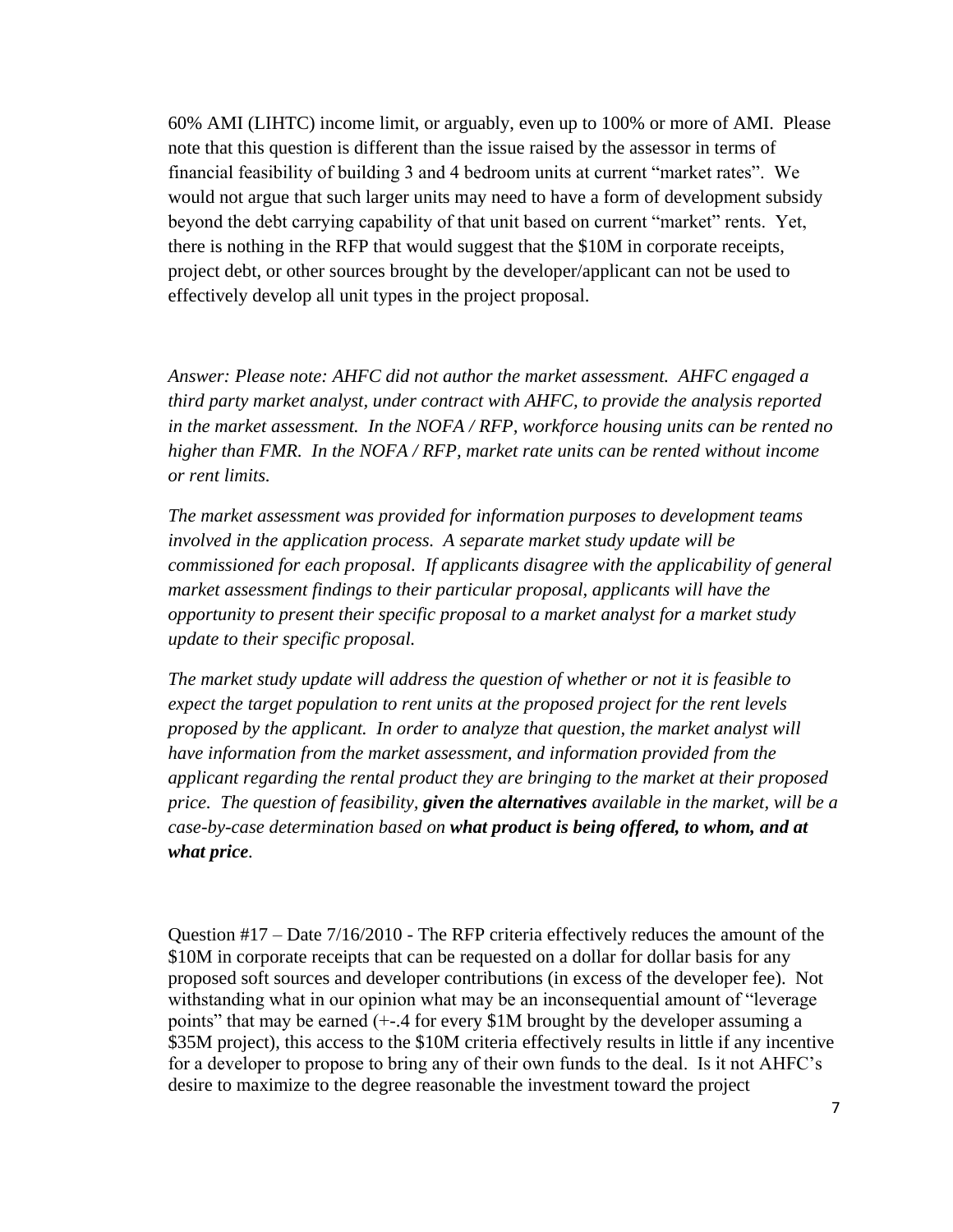development effort from all sources? Given that there is little if any reason for a developer to bring their own funds to the deal since it simply reduces the \$10M amount that can be requested by an equal amount, is AHFC simply content in providing what may in fact turn out to be close to 100%, if not 100%, of the funds in the project? This is of particular concern given the possible impact on the feasibility of what is required by AHFC to be a 120 unit development proposal, and what in effect by virtue of AHFC's RFP criteria will be a fixed amount of funds in the deal. Additionally, the RFP criteria further discourages developer investment in that the points that can be earned for requesting corporate receipts is not based on how much of the gross corporate receipts are available, but by the amount of "eligible corporate receipts" that the developer is eligible for based on, in part, any sources of funds brought to the deal by the developer. This is in effect a double disincentive to bring any funds to the deal. What is the rationale for these criteria?

*Answer: No question is stated regarding the Rating and Ranking Criteria, how to complete the application or that requests any clarification to the materials in any way. The question asks AHFC for a rationale behind the Rating and Ranking Criteria itself. The policies and priorities stated in the Pre-Application / Statement of Qualifications round and those stated in the NOFA / RFP round represent the limit on priorities that AHFC can comment on during the procurement process.* 

*AHFC has made up to \$10 Million dollars in corporate receipts available for this NOFA / RFP, the entire FY 2011 Low-Income Housing Tax Credit authority, 60 Project Based Housing Choice Vouchers, a long term ground lease (at \$1 per year), and is clearing the site and relocating all tenants. In addition to the resources made available by AHFC, the project will be able to support debt. Furthermore, the project will be located in the heart of Alaska"s most populous city, where unemployment and vacancy rates are low despite the recent economic turmoil.*

*Sufficient resources to develop a response to the NOFA / RFP have been made available. Applicants are cautioned to use appropriate project development examples in preparation for their response to this NOFA / RFP. The appropriateness of development costs necessary to respond to this NOFA / RFP should depend on the applicant"s review of how to structure their proposal to respond to this NOFA / RFP.* 

Question #18 – Date 7/16/2010 - A PBV by definition must be households below 50% AMI. Can a developer pledge "special needs" set aside units which include the PBV units?

*Answer: Yes. Applicants may chose to locate "special needs" set-aside units in the units also receiving PB HCVs. Please note: "special needs" set-aside units proposed in the project must be consistent with the feasible operation of the project. Generally, please refer to the answer to Question #10. Special needs set-aside units may target a*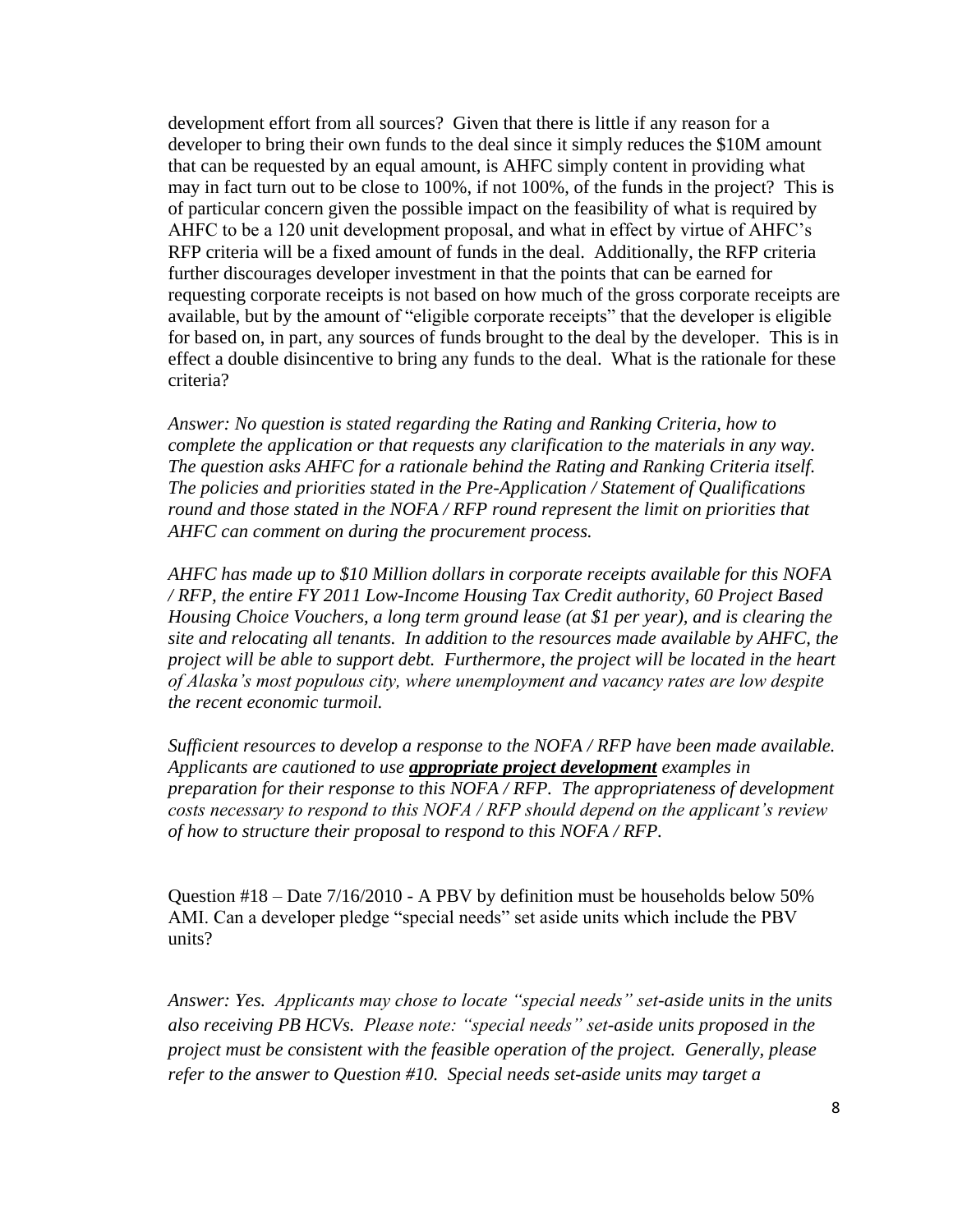*combination of three household types: 30% of AMI, Households with persons with physical or sensory impairments, and the homeless.*

*Please note: The "special needs" set-aside units proposed must be effectively integrated into the larger project. If effectively administering the "special needs" set-aside units is inconsistent with the feasible operation of the other commitments made in the application, the feasibility of the proposal may be called into question.* 

Question #19 – Date 7/16/2010 - PBV unit design: AHFC unit type definition says 1 BR, 1 BA; 2 BR 1 BA; 3 BR, 2 BA, 4 BR 2 BA. Can this be interpreted to be the minimum number of bathrooms required for a voucher unit? Could the design for these PBV actually be 1 BR 1.5BA, 2 BR, 1.5 BA, etc., dependent on unit design? We believe that setting a minimum and allowing for more bathroom areas is necessary to address varying unit designs. For instance, if a 2-story unit is proposed the unit will likely contain functional obsolescence where in an additional .5 bath is not incorporated into the unit.

*Answer: In the application materials, two (2) may be interpreted as "two (2)" and one (1) may be interpreted as "one (1)." A Unit with one and one-half bathrooms is not equal to a unit with two full bathrooms. Please refer to the NOFA / RFP for requirements on PB HCV units. In the July 21, 2010 amendment of the NOFA / RFP, the language for required bathroom sizes was changed. Unless amended in the future to the contrary, all threshold requirements currently stated in the NOFA / RFP must be satisfied.* 

Question #20 – Date 7/16/2010 - Independent Third Party Verification of Development Costs is noted (page 20). Will a cost estimate provided by the builder that is proposed to be used by the developer (but that which does not have any interest in the developer or owner entity) satisfy the "third party verification of development costs"?

*Answer: Provided there is no identity of interest between the builder and developer, builders may provide third party cost estimates.*

Question #21 – Date 7/16/2010 - Market Conditions section, page 35: Use of appropriate Development Team Members and resources for the redevelopment. This section indicates review areas will include the described level of competitive process in the selection of syndicators, contractors, architects, etc. In order to provide a viable RFP proposal, applicants must have already engaged (selected) the architectural team and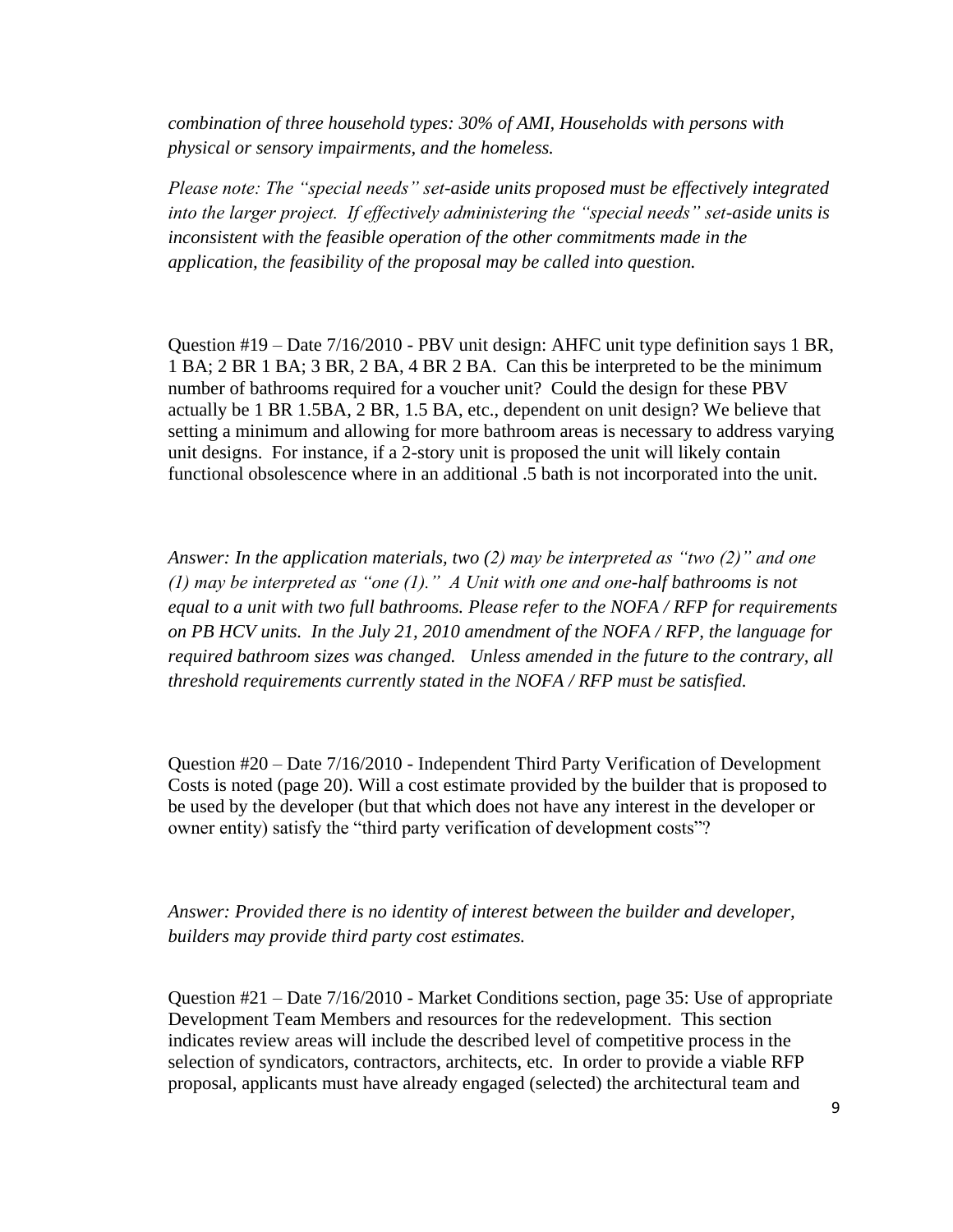contractor. As such they are not being competitively procured according to normal AHFC grant management procurement rules. In terms of this rating criteria and in satisfying AHFC procurement requirements for the use of the Corporate Receipts, will the prior selection and naming of the design and contractor teams as part of the application proposal submittal satisfy AHFC procurement rules related to this RFP, and how will that be measured against the rating criteria?

*Answer: Provided the procurement processes undertaken by applicants have not violated State or Federal law, the procurement processes adopted by applicants are left to the applicants themselves. Applicants will be evaluated by the Review Committee based on the information they provide the Review Committee members through their application materials. The Review Committee Members will not be instructed to evaluate the responses based on their adherence to processes which do not apply to this process.*

Question #22 – Date 7/16/2010 - Penalty Points page 41. Rating criteria in this section provides negative points to be assigned to developer/applicant teams for which AHFC may have past compliance findings. The penalty system unduly and unjustly penalizes only those developers to which AHFC has experience in developing projects in Alaska. Outside developers that no experience in Alaska, and hence no possibility of compliance findings and resulting negative points with AHFC, may in fact have compliance findings on their projects in other states, perhaps even worse than developers that have experience in past AHFC funded projects. Yet this undetermined compliance performance is not equally treated by AHFC. This is the equivalent of letting BP develop there first deep water oil well off Alaska's coast even though they have caused the worst oil spill in US history elsewhere in the US without equal [negative] consideration in the evaluation process. We request that AHFC consider dropping the penalty points criteria completely, or treat all developer applicants equally by applying the penalty points against the compliance record of the developer in their projects developed outside of the state of Alaska.

*Answer: No question regarding the process has been stated. The penalty point procedure was adopted by AHFC"s board of directors in 2008 and has been in use since that time. This process has been applied in the FY 2009 GOAL round, the FY 2010 GOAL round, the Loussac Manor redevelopment, and will be applied in the same standard to the FY 2011 GOAL round. The request for a formal change to the Rating and Ranking Criteria has been noted and will be responded to with all other public comments when the GOAL Program Rating and Award Criteria is next reviewed.*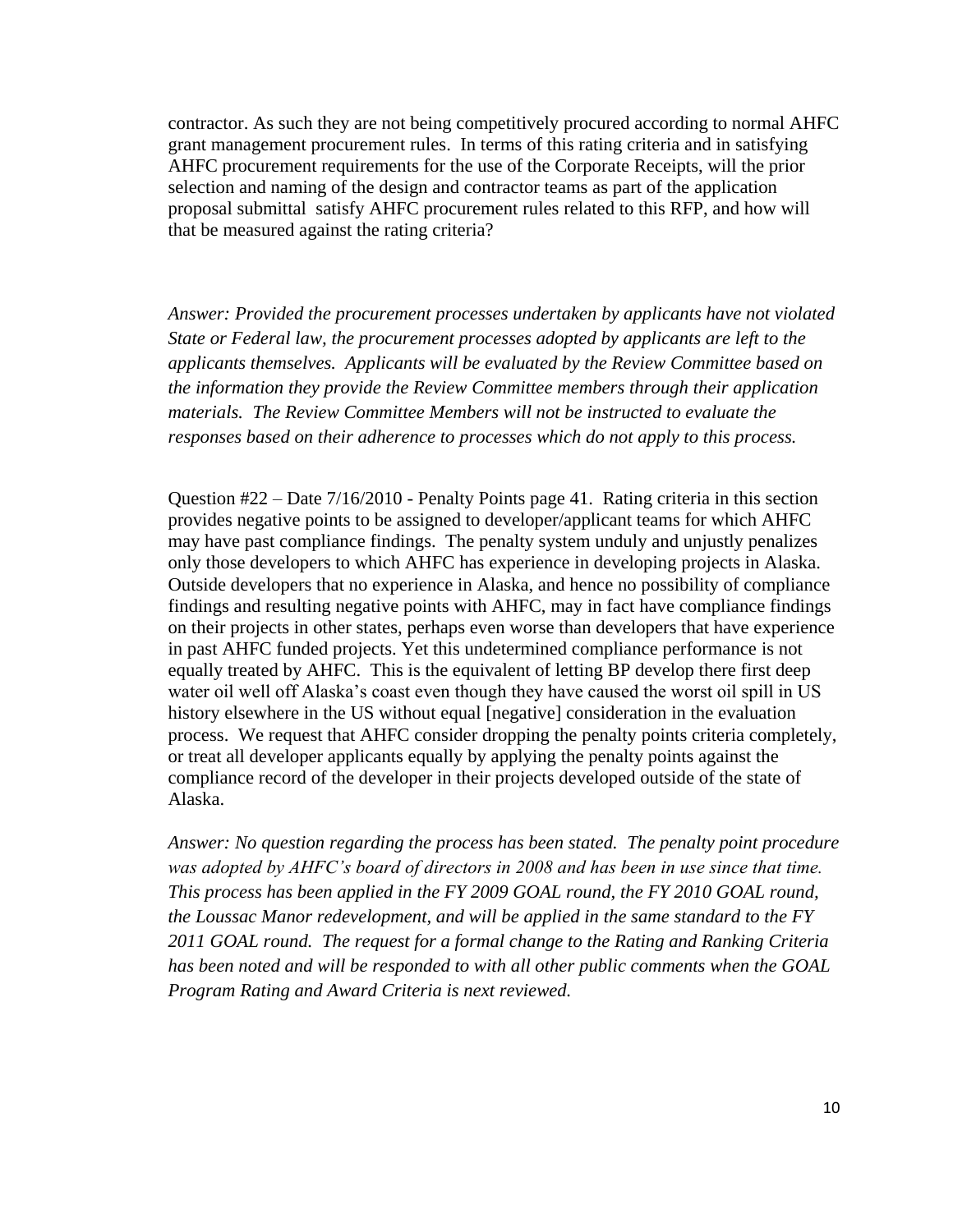Question #23 – Date 7/19/2010 - If AHFC is not a lender, this is a risk AHFC is not taking anyway. Why would AHFC require a reserve if it is not taking the risk? Why not leave this question to the lenders and investors who have to assume that risk? In addition, to my knowledge AHFC as a lender has not required such a reserve. Why would it require it here?

*Answer: AHFC has established uniform underwriting criteria for the purpose of equitably evaluating and scoring all applications / proposals under this NOFA / RFP. The uniform underwriting criteria were developed to account for the current equity market conditions that the selected development team may confront. For simplicity, AHFC has provided guidance in the Post Applicant Training document (included in the online application system, see line #3) regarding calculation standards for the Section 8 Reserve.* 

*If development teams were to propose a budget without a Section 8 reserve, and the investor ultimately purchasing their credits required one, the development team would have a budget shortfall and need to scramble to obtain additional funding to cover the reserve requirement. In the event that a Section 8 reserve is not required by the investor / lender on the project, the selected development team will be able to propose alternative uses for the Section 8 Reserve to avoid reduction in the subsidy amount.* 

*Since the investor / lender requirements for a Section 8 reserve will not be finalized until the equity is placed (after the development team has been selected), the development team will be unable to guarantee that a Section 8 reserve will not be required by their investor / lender at the time of the application unless the allocation has already been sold.* 

*As stated in the Post Applicant Training document (see "reference materials" attachment in the online application system), in the event that a Section 8 reserve is not required (or is required in an amount less than the amount specified in the application), the development teams will have the option to either:*

- *i) Maintain the Section 8 Reserve Amount, or*
- *ii) Propose alternative uses for the amount originally budgeted for the Section 8 Reserve that are not required by the investor lender. Please note: these alternative uses must be approved by AHFC.*

Question #24 – Date 7/19/2010 - I would like AHFC to speak with F.R. Bell and see if they could provide the development teams the survey in a CAD format. It is going to be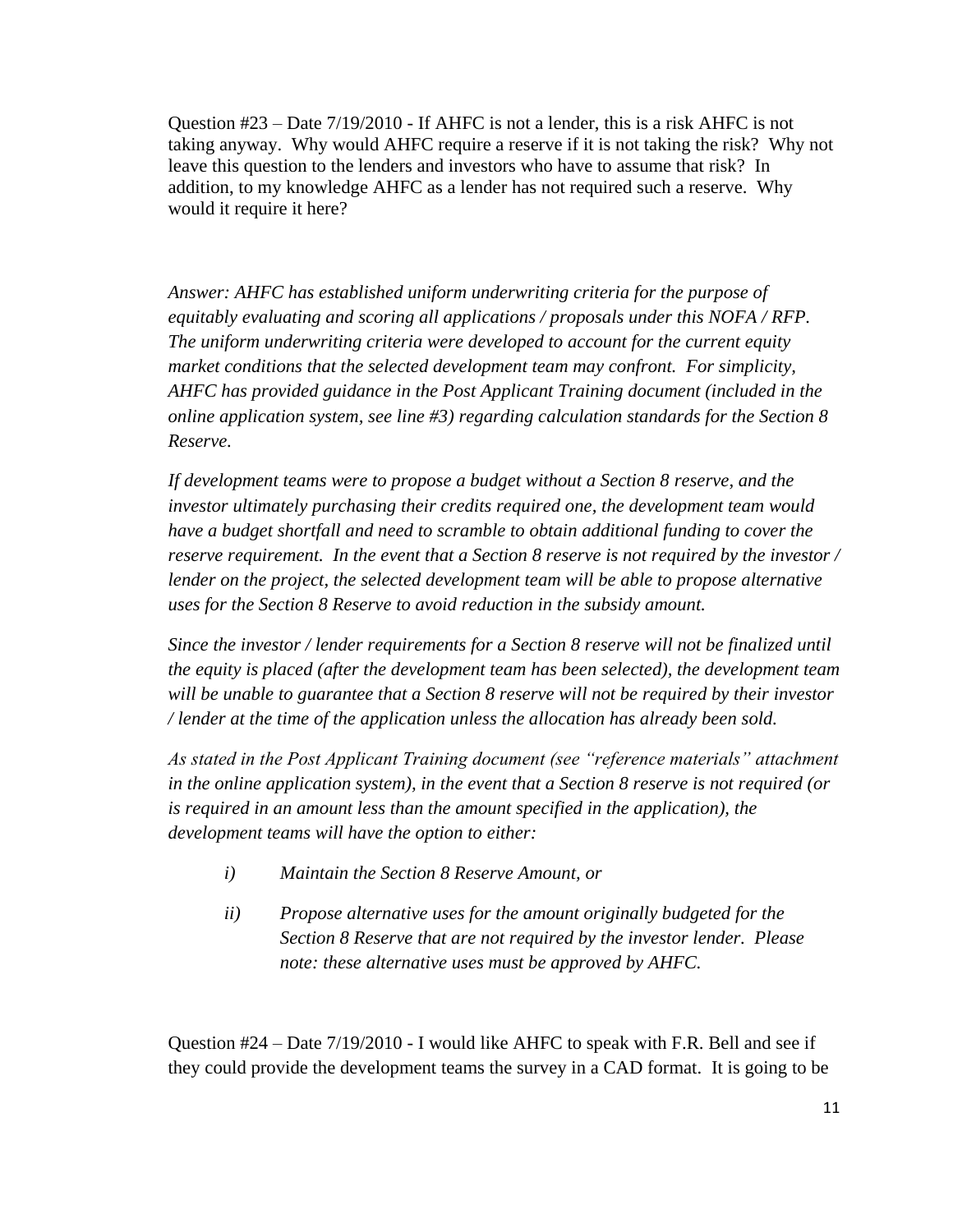time consuming for the architects to recreate the survey on their own, and a complete waste of money for six teams to do this same work all over again.

*Answer: Please see the answer to Questions #6 and #11 within this document. AHFC will contact F.R. Bell to see if they are willing to make their drawings available. If F.R. Bell makes these drawings available in CAD, AHFC will provide access to the information electronically to all applicants after they become available for information purposes only.*

Question #25 – Date 7/19/2010 - Just to reiterate that it is critical for AHFC to decide whether current zoning restrictions are used, or whether we use the new code proposed by the MOA.

*Answer: Until changed, the zoning restrictions in place at the time of application apply to the applications / proposals submitted. If development teams are concerned that zoning / code restrictions will be changed during the course of the development schedule, development teams are encouraged to review any proposed changes to the existing zoning / codes and to evaluate what the differences between the two may be. As a matter of practice, AHFC does not delay funding rounds or offer guidance when proposals are offered that could potentially change an existing zoning / code requirement.* 

Question #26 – Date 7/19/2010 - It would be helpful to get a copy of the demolition agreement, with specific instructions and locations where the utilities will be capped. For example, will the utilities be ripped out from the buildings to the mains, or simply severed and capped?

*Answer: Please see the responses to Questions #2, #7 and #12 within this document. The file attached as a reference on line #3 of the application, titled "Reference Materials for Loussac Manor .doc" includes a number of embedded files. One of the bedded Word filesw in that document is titled "Site Information. As stated in the "Site Information" file:*

*"All utilities will be capped and marked at the main service entrance at their respective lot line locations. All on-site utilities outside of the foundation walls will be abandoned*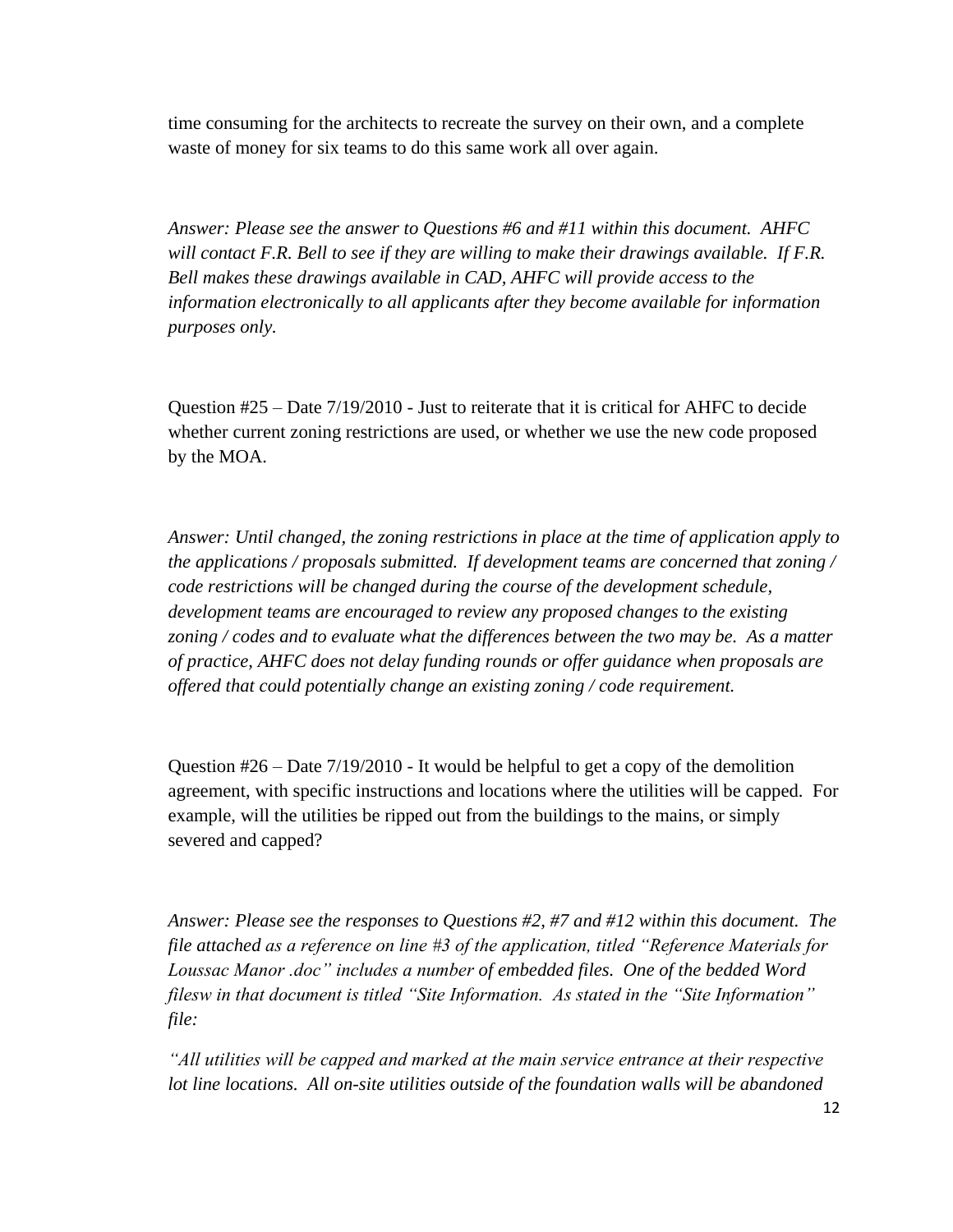*in place and marked where terminated. Both 20th Avenue and Heintzelman Drive are dedicated Municipal streets. Paving, sidewalks, curbs, and parking areas associated with each of the dedicated streets will remain." For specific information regarding the wastewater system, please contact Paul Hatcher at the Anchorage Water and Wastewater Utility (907) 564-2721. For more information regarding the electrical service, please contact Kim Watsjold with Anchorage Municipal Light and Power Right of Way at (907) 263-5262. ENSTAR Natural Gas can be contacted at (907) 334-7725 regarding construction and engineering.*

Question  $\#27$  – Date  $7/19/2010$  – If additional debt is proposed for the project, and the debt qualifies as "hard debt" under the terms of the application, will the additional debt reduce the amount of "eligible corporate receipts," even if the additional debt amount is made available to the project at a zero % interest rate?

*Answer: Applicants bringing hard debt to the project will not have eligible corporate receipts reduced by any "hard debt" amounts. These amounts may be at the interest rate charged by the lender at any interest rate (at or above 0%). Hard debt in the NOFA / RFP is an obligation with scheduled service with accompanying default / foreclosure provisions if scheduled debt service on the instrument is not maintained.* 

*The hard debt / must pay debt language in the NOFA / RFP does not specify a minimum interest rate.* 

*Please note: In order for default / foreclosure provisions to satisfy "must pay," and by implication "hard debt" standards, related party debt cannot qualify as hard debt (i.e. an applicant cannot loan money to the project themselves at 0% without such loan being reclassified as "soft debt").* 

*If applicants have questions regarding whether or not instruments they are considering qualify as related party debt, are encourage to ask their accountants for clarification.* 

Question #28 – Date 7/19/2010 – Can special needs units (i.e. physical and sensory impairments, homeless households, 30% AMI households) be set-aside in units that will also receive PB HCVs and still receive points?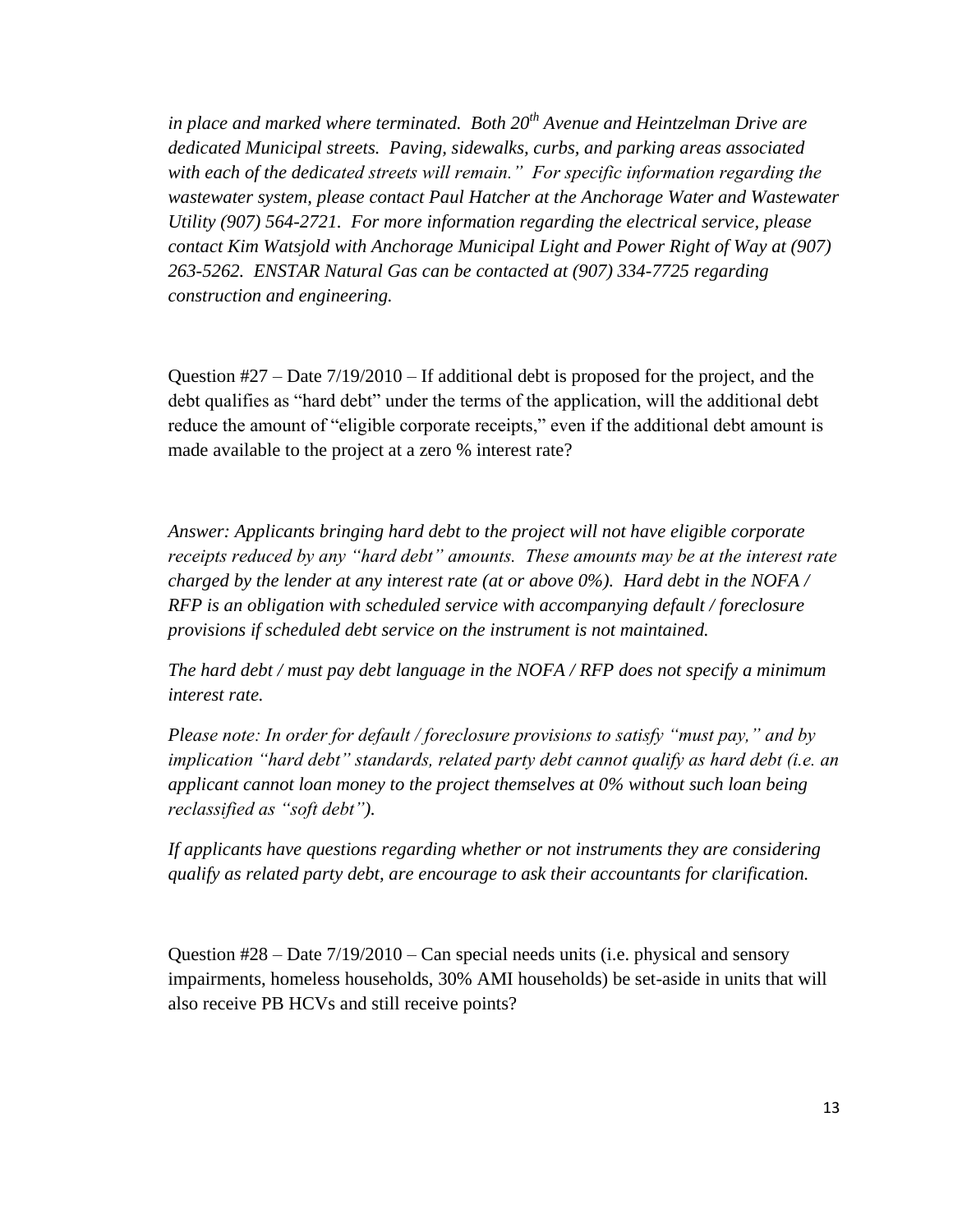*Answer: Yes. Please note: the proposed tenant mix must be found "feasible" during the market study update. If the proposed tenant mix (set-aside type and income mix) is not found feasible by the market analyst, the applicant will be constrained in their proposal to a set-aside type and income mix that is supported as "feasible" by the market study update.* 

Question  $\#29 -$ Date  $7/29/2010 -$  It is the understanding of our architects that a Xconfiguration can meet the requirements for accessibility as long as on the ground level floor accessible elements are provided as stated in UFAS 4.34.2. … Does AHFC use a different standard or interpretation for accessibility?

*Answer: At the project close-out, the architect must certify that the units and non-housing program areas comply with Section 504 through the Uniform Federal Accessibility Standards (UFAS) and Title II of the Americans with Disabilities Act through the Americans with Disabilities Act Accessibilities Guidelines (ADAAG). The architect is responsible for certifying compliance with the appropriate laws. AHFC does not use a different standard or interpretation for accessibility.* 

*Please note: The architect, not AHFC, is ultimately responsible for providing an accurate certification of compliance to the applicable requirements and standards.* 

Question #30 – Date 8/9/2010 – [Q]uestion about the storm water easement in the middle of the property: will the easement be abandoned or should we be developing our site plan around the easement?

*Answer: There is currently no plan to request vacation of the 50' Sewer/Storm Water easement. Please contact Paul Hatcher with Anchorage Water & Wastewater Utility (AWWU) for information regarding the current use of that easement by AWWU. Paul can be reached at (907) 564-2721.* 

Question #31 – Date 8/20/2010 – "Does AHFC have plans for the play structure currently on-site? If AHFC does not have plans for its future use, can teams use it in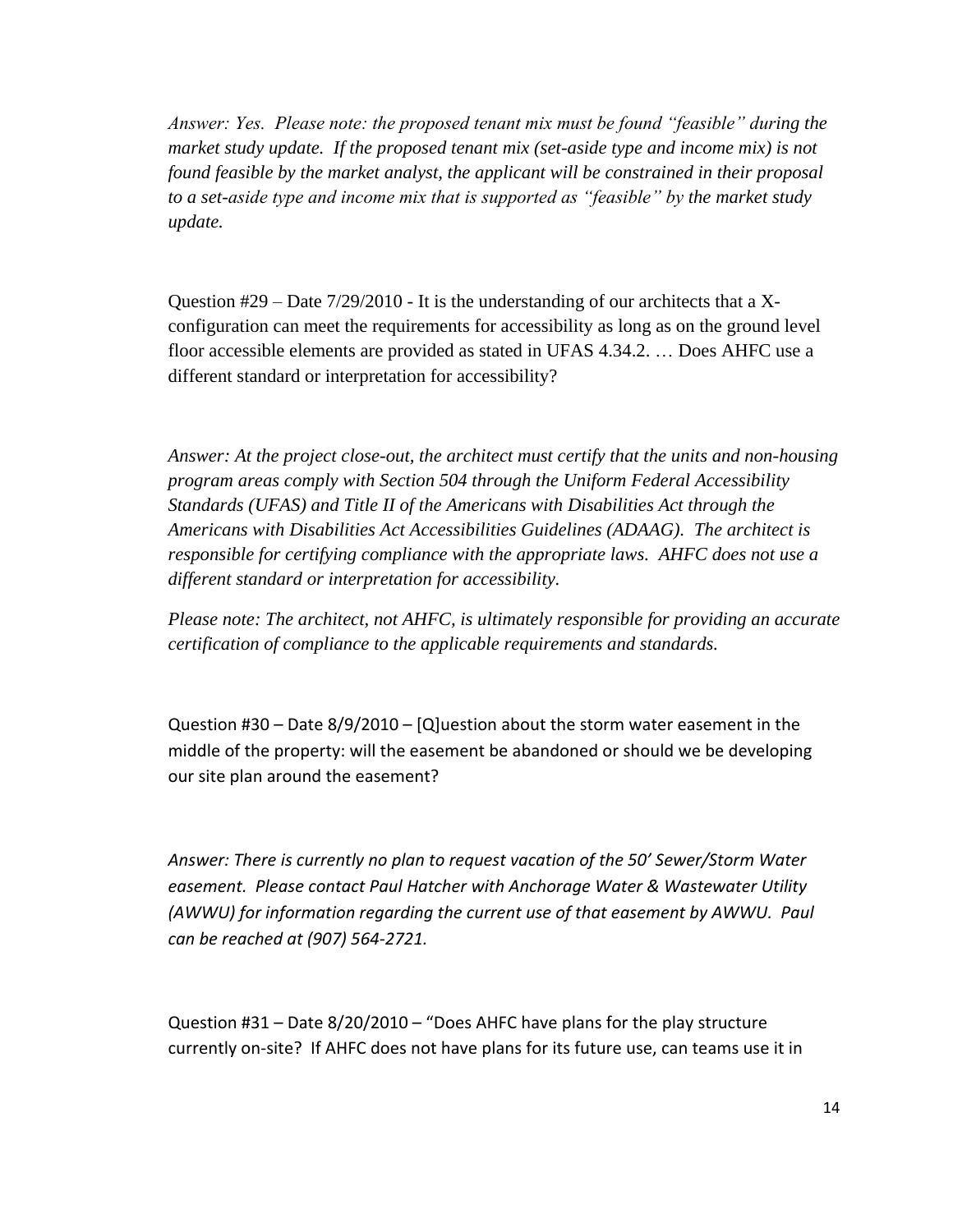their development proposals if our contractors were to remove and store for use in the redevelopment?

*Answer: Development teams will be expected to acquire and install playground equipment that conforms with AHFC and Municipality of Anchorage requirements. The playground equipment currently located on the site will be removed as part of the scheduled demolition and site clearing process.* 

Question #32 – Date 8/20/2010 – "The scoring for 'equipped units' states that a unit must be equipped for persons with physical disabilities and sensory disabilities to be eligible for points. But if the units required for the project only require equipping for physical disabilities, can just the extra units (up to 15% of the total project units) requesting points be dually equipped? Meaning, will AHFC accept counting just physically equipped units provided first, and then count the dually equipped units second for the points?

*Answer: For simplicity, a 100 unit project will be used as an example to answer this question. In a 100 unit project, suppose 5 units must be equipped for persons with physical disabilities and 2 units must be equipped for persons with sensory impairments. In total, seven units must be equipped to meet the minimum requirements (5 equipped for physical + 2 equipped for sensory). Project sponsors are not required to equip any unit for BOTH physical disabilities and sensory impairments.*

*Since no units are required to be equipped for BOTH physical disabilities and sensory impairments, if ANY unit is equipped for BOTH physical disabilities and sensory impairments, the project sponsor will receive points for the units equipped with both (up to 15% of the total).* 

*Returning to the 100 unit project example, if 5 units are equipped only for physical disabilities and an additional (i.e. separate) 2 units are equipped for persons with sensory impairments, the project will receive zero points. If all seven of the previously noted units, in the 100 unit project, are equipped for BOTH physical disabilities and sensory impairments, the project would receive (7 / 15) x 5 = 2.33 points.*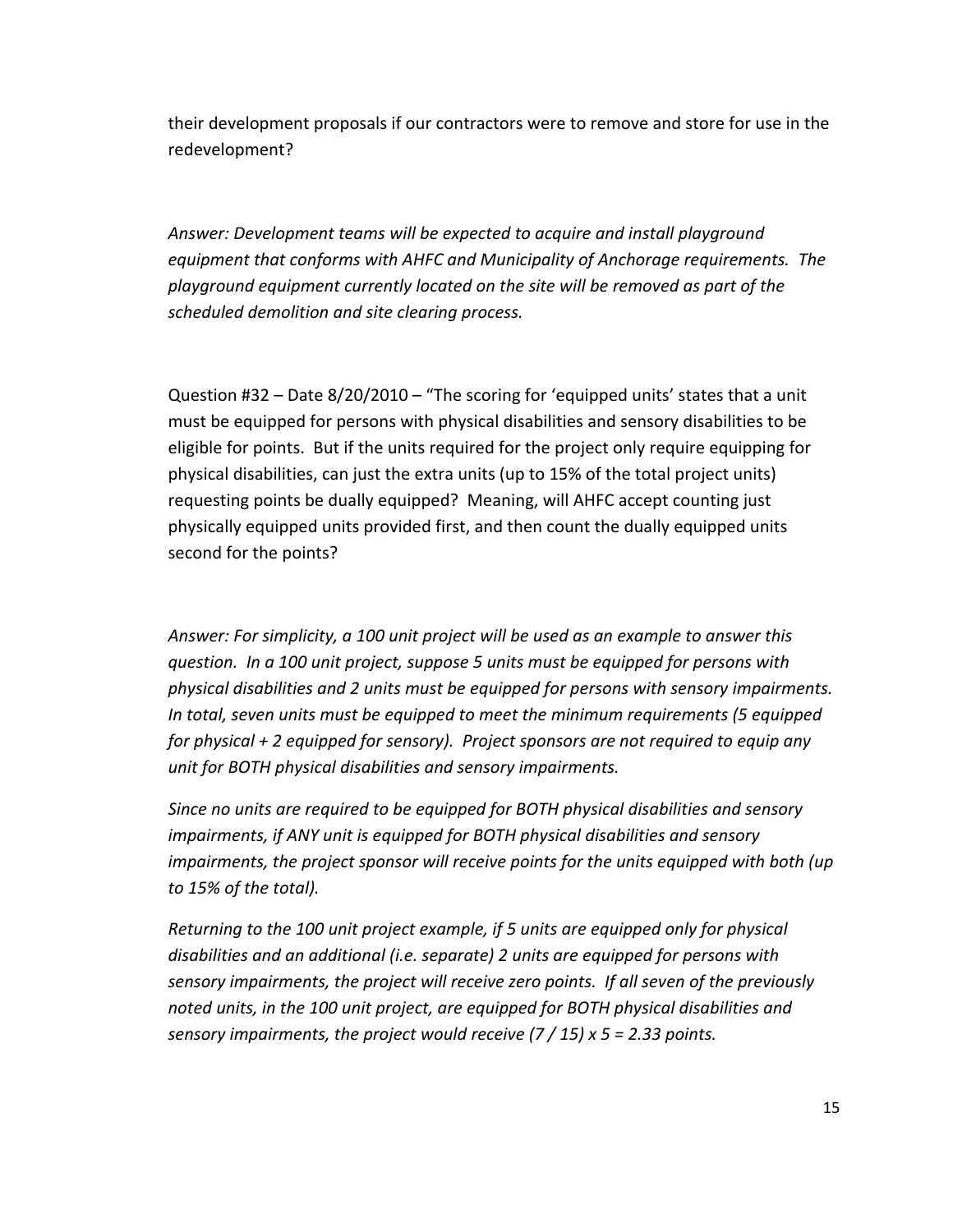Question #33 – Date 8/30/2010 – General question about how to account for Corporate Receipts Requested as deferred payment loans (i.e. no deferred payment until year 30, with no payment expectation during the first 30 years). Should this debt amount be included in the "Income and Expense" worksheet of the Loussac Manor Rental Development Workbook?

*Answer: Only corporate receipts requested as soft loans with scheduled service should appear on the "Income and Expense" worksheet. If a portion of the eligible corporate receipts are requested as soft loans with deferred payment until year 30, the corresponding amount of corporate receipts requested should be entered in Cell F7 of the "Sources of Funds" worksheet.* 

Question #34 – Date 8/31/2010 – "Will AHFC be passing along to the developer the legal expenses incurred by AHFC to draft the corporate receipts loan(s) or will AHFC be absorbing these legal expenses? If passing them along to the developer, what amount does AHFC anticipate these legal expenses to be?

*Answer: No. Administrative costs associated with drafting the award and / loan documents associated with corporate receipts will be absorbed by AHFC. Please note: If AHFC term financing is requested and anticipated in the application, applicants will need to consult with AHFC's mortgage department for more information regarding fees and expenses associated with their process.*

Question #35 – Date 9/1/2010 – It has been brought to AHFC's attention that two corrections are needed to the Loussac Manor Rental Development Workbook. The two items in need of correction are noted below. Applicants may either update the Loussac Manor Rental Development Workbook themselves based on the guidance provided below, or use the corrected version uploaded into the system. Apart from the two items noted below, no other changes to the Loussac Manor Rental Development Workbook have been made: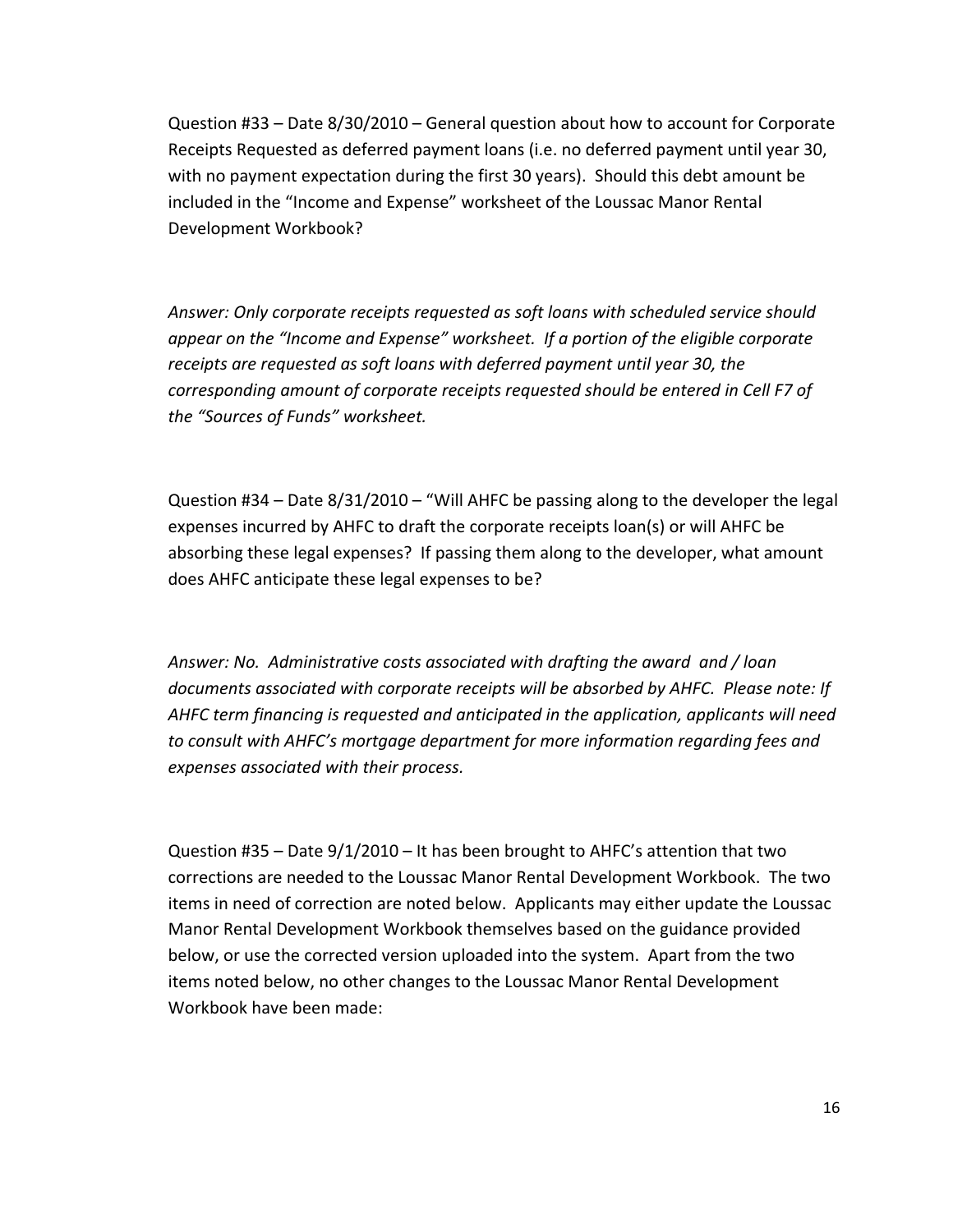## Correction 1: Worksheet Affected – Total Project Cost

Amounts listed in Cell B82 for "Developer Fee: In Excess of Overhead" do not automatically carry over into cell D82 as 9% Eligible Basis costs. This is an oversight on AHFC's part. To correct this, applicants may enter in Cell D82 the following "=B82". This correction has been made to the Loussac Manor Rental Development Workbook in the online application system.

|                | А                                                                                              | B                                 | С                 | D                               |     |
|----------------|------------------------------------------------------------------------------------------------|-----------------------------------|-------------------|---------------------------------|-----|
|                | PROJECT DEVELOPMENT COST DATA                                                                  |                                   |                   |                                 | 0   |
| $\overline{c}$ | ALL PROJECTS COSTS (INCLUDING UTILITY AND ROAD ACCESS COSTS) MUST BE STATED. DO NOT ENTER DATA |                                   |                   |                                 |     |
| 3              | <b>Item</b>                                                                                    | Total Project Cost Eligible LIHTC | <b>Basis</b> (4%) | Eligible LIHTC Basis Fu<br>(9%) | HC  |
| 76             | <b>Consultant Fees</b>                                                                         | \$0                               | Not Eligible      | Not Eligible                    | \$  |
| 77             | Other: AHFC Fee                                                                                | \$0                               | Not Eligible      | Not Eligible                    | \$  |
| 78             | Subtotal-Syndication Costs                                                                     | \$0                               | \$0               | \$0                             | \$0 |
| 79             | <b>SUB-TOTAL PROJECT COST</b>                                                                  | \$0                               | \$0               | \$0                             | \$0 |
| 80             | Developer Costs:                                                                               |                                   |                   |                                 |     |
| 81             | Developer Fee: Overhead                                                                        | \$0                               | \$0               | \$0                             | \$  |
| 82             | Developer Fee: In Excess of Overhead                                                           |                                   |                   |                                 |     |
| 83             | Developer Fee not Payable to Owner                                                             | \$0                               | \$                | \$0                             | \$  |
| 84             | Subtotal-Developer Costs (can never exceed 15% of line 79) \$0                                 |                                   | \$0               | \$0                             | \$0 |
| 85             | <b>TOTAL PROJECT COST (TPC)</b>                                                                | \$0                               | \$0\$             | \$0                             | \$0 |
| 86             |                                                                                                |                                   |                   |                                 |     |
| 87             |                                                                                                |                                   |                   |                                 |     |
| 88             | Developer Fee Check:                                                                           |                                   |                   |                                 |     |
| 89             | Is Over or Under Limit?                                                                        | Under                             | \$0               |                                 |     |
| 90<br>91       | Per Unit Cost                                                                                  | #DIV/0!                           |                   |                                 |     |
| 92             | Construction Cost Per Unit                                                                     | #DIV/0!                           |                   |                                 |     |
| 93             |                                                                                                |                                   |                   |                                 |     |
|                | Rent-up Reserve<br><b>Project Development Cost</b><br>$H + H$                                  | Eligible Corp Recp                | <b>Tax Credit</b> | Sources of Funds<br>Accessibil  |     |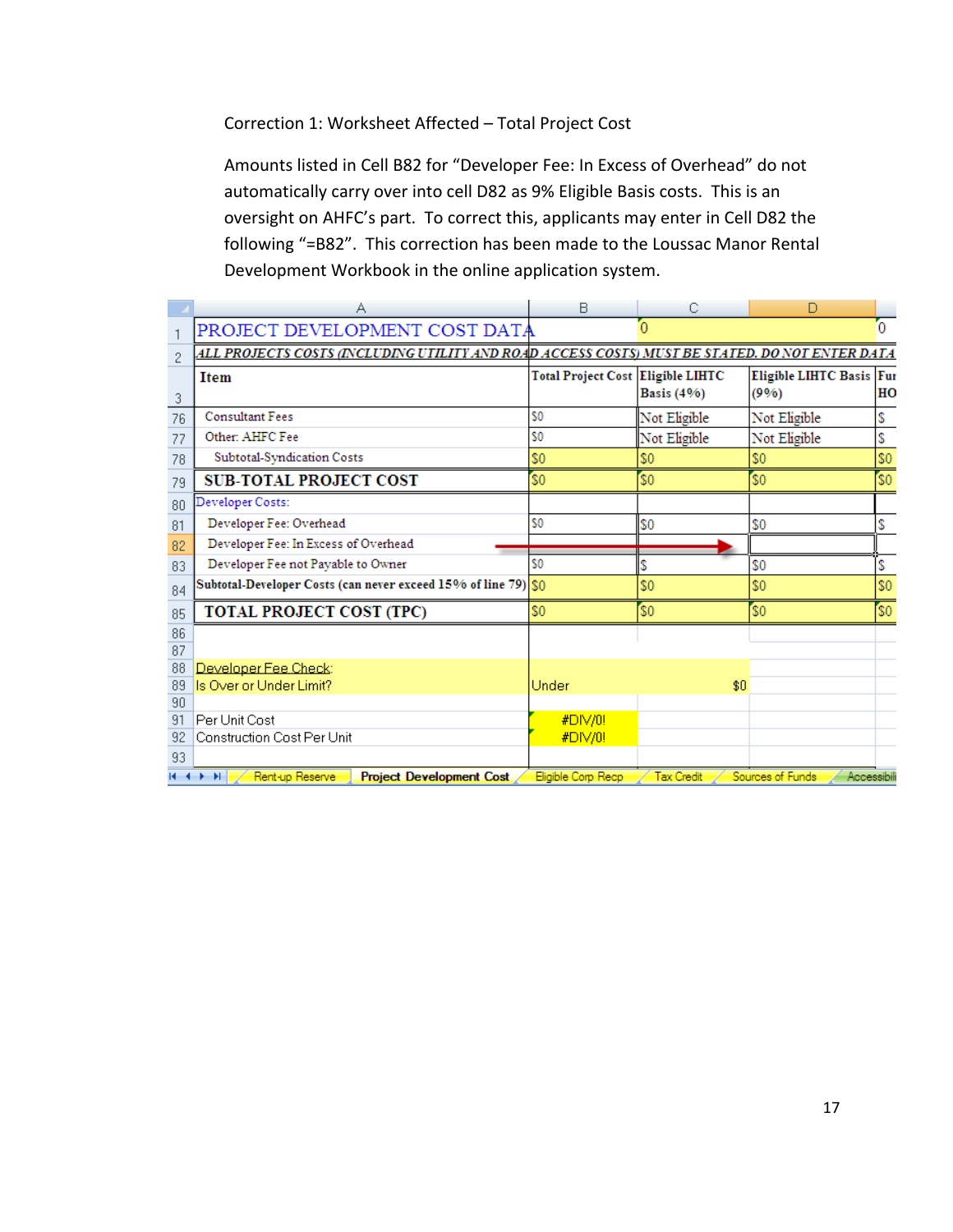Correction 2: Worksheet Affected – Eligible Corp Recp

The formula listed in Cell E10 (see below screen shot from Loussac Manor Rental Development Workbook) does not perform the function noted in the formula bar to calculate an accurate Net Owner Contribution amount. To correct this, applicants may replace the formula in Cell E10 of this worksheet with the new formula noted below, or simply use the updated Loussac Manor Rental Development Workbook that has been uploaded into the online application.

Old Formula in Cell E10: "=IF(E11-E12>E12, E11-E12, 0)"

New (correct) Formula for Cell E10: "=IF(E11-E12>0, E11-E12, 0)"